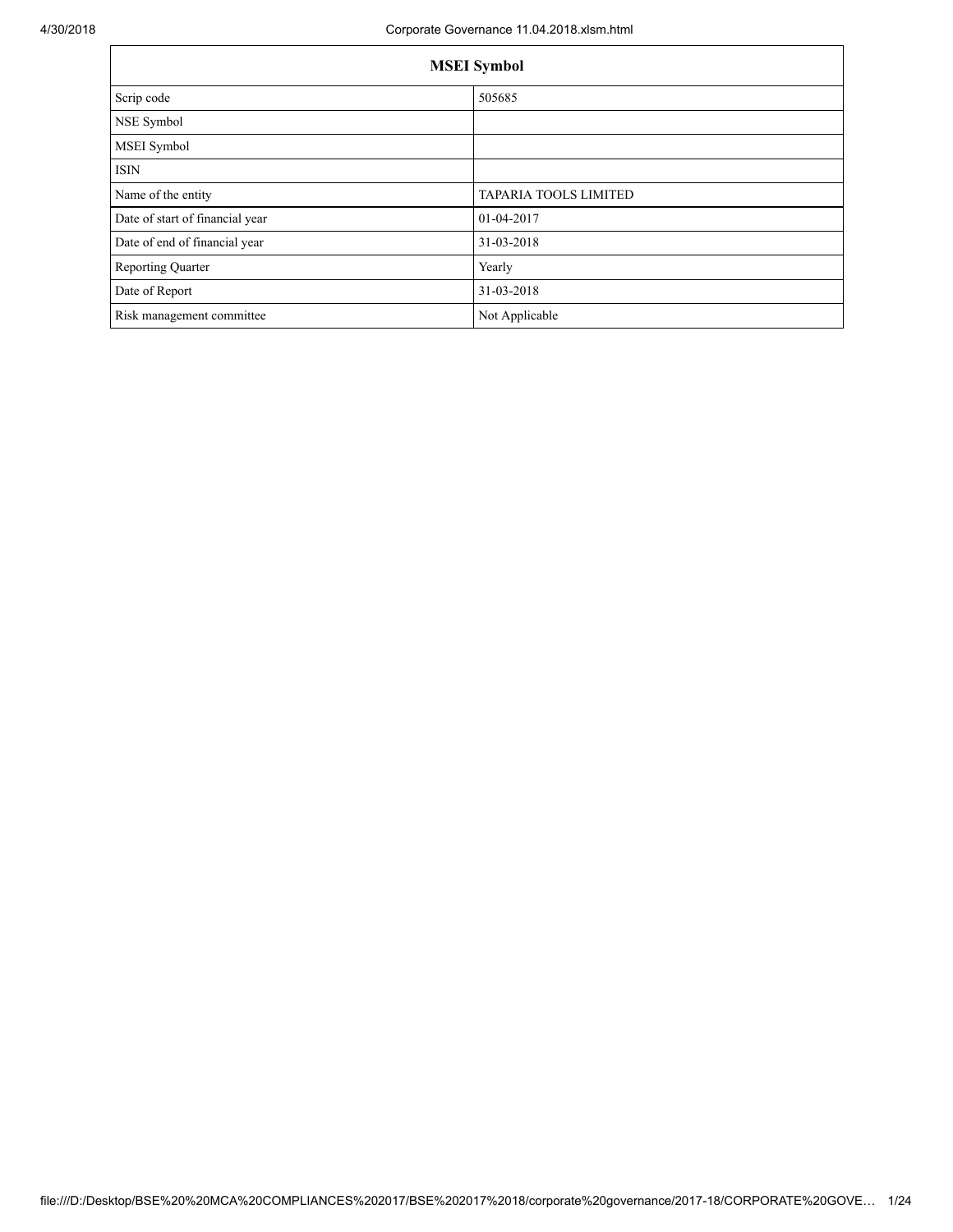| Annexure I                                                                              |  |
|-----------------------------------------------------------------------------------------|--|
| Annexure I to be submitted by listed entity on quarterly basis                          |  |
| I. Composition of Board of Directors                                                    |  |
| Disclosure of notes on composition of board of directors explanatory                    |  |
| Is there any change in information of board of directors compare to previous quarter No |  |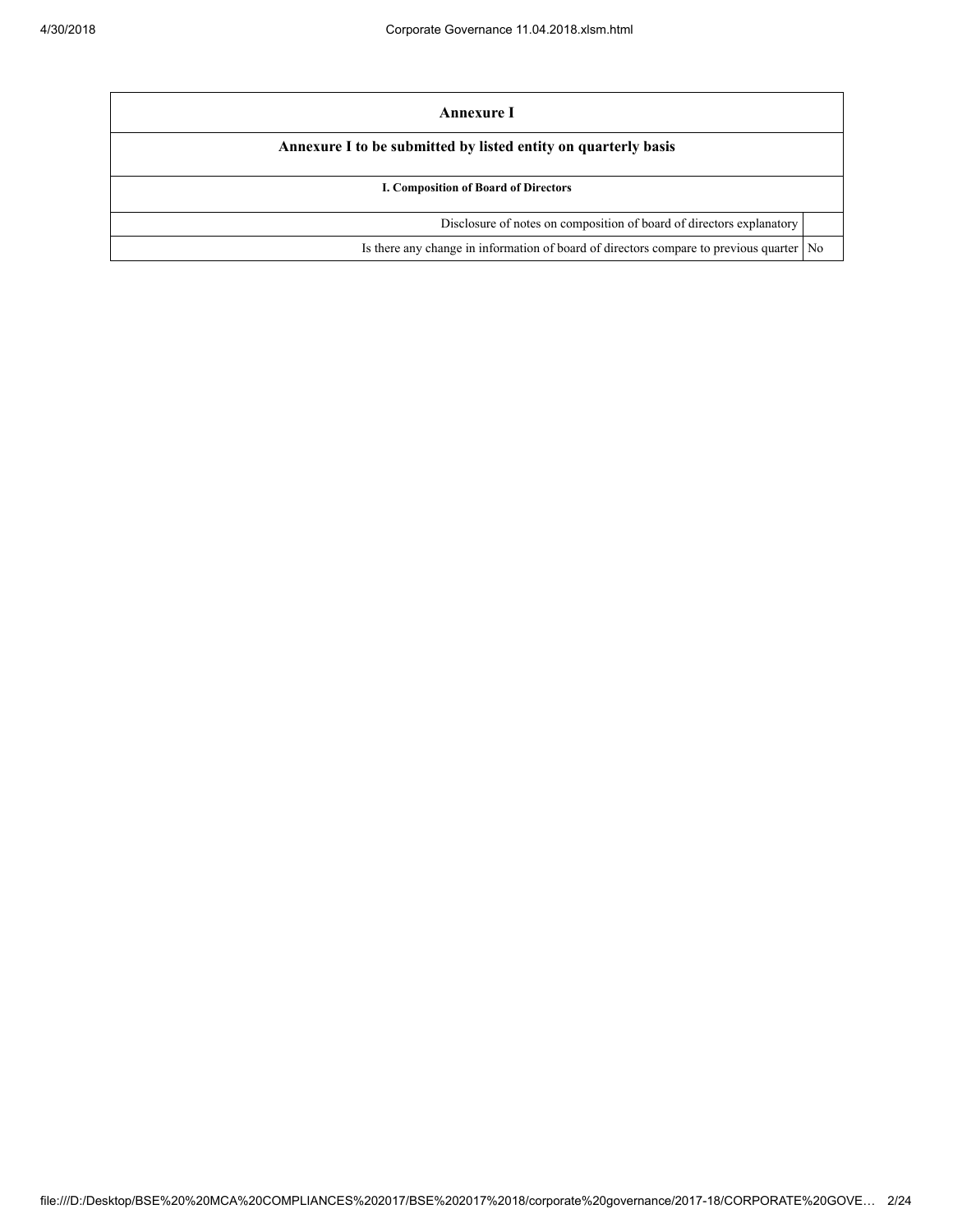| Annexure 1                                                                        |  |  |
|-----------------------------------------------------------------------------------|--|--|
| <b>II. Composition of Committees</b>                                              |  |  |
| Disclosure of notes on composition of committees explanatory                      |  |  |
| Is there any change in information of committees compare to previous quarter   No |  |  |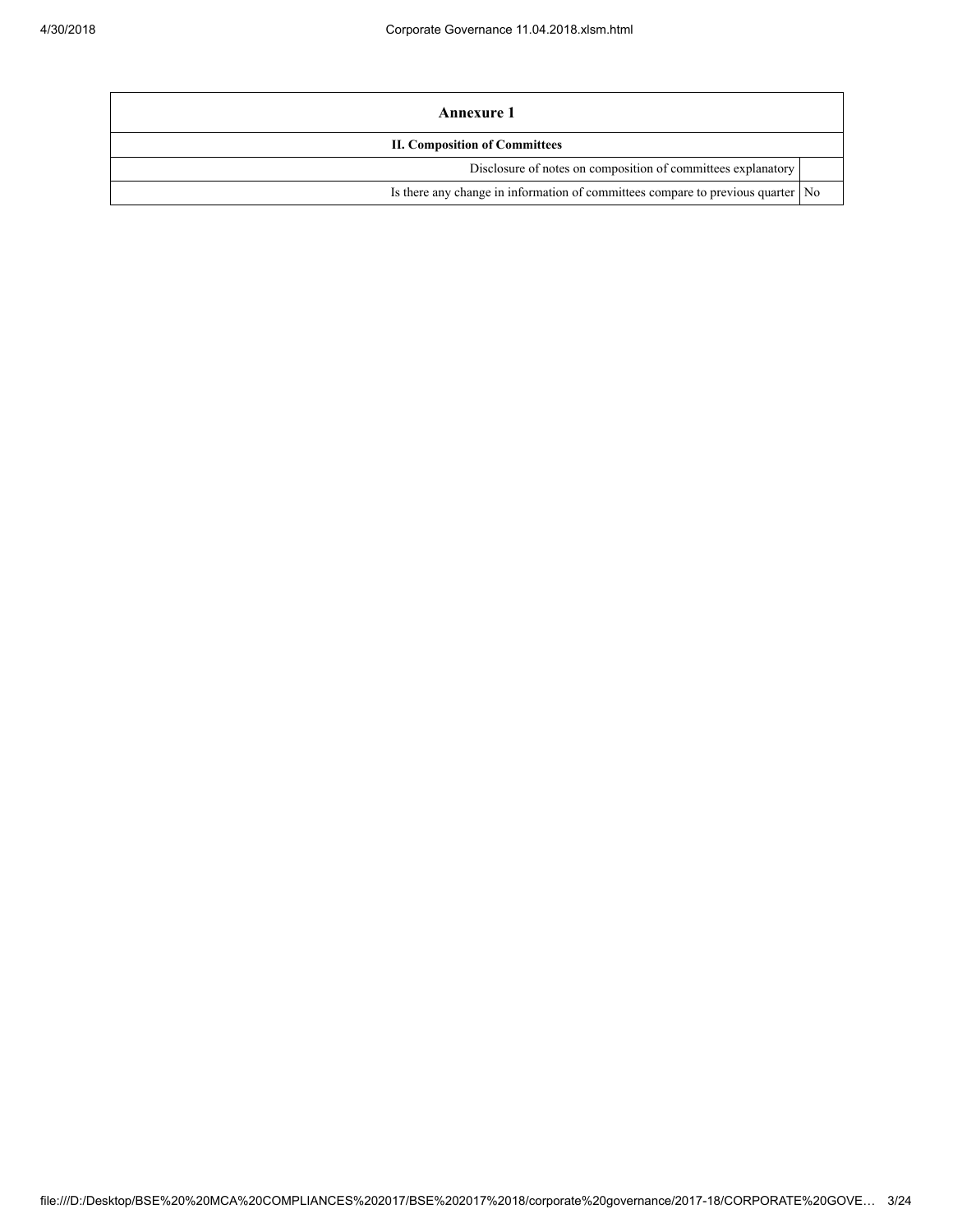|     | Audit Committee Details |                           |                         |                         |         |  |
|-----|-------------------------|---------------------------|-------------------------|-------------------------|---------|--|
| -Sr | DIN Number              | Name of Committee members | Category 1 of directors | Category 2 of directors | Remarks |  |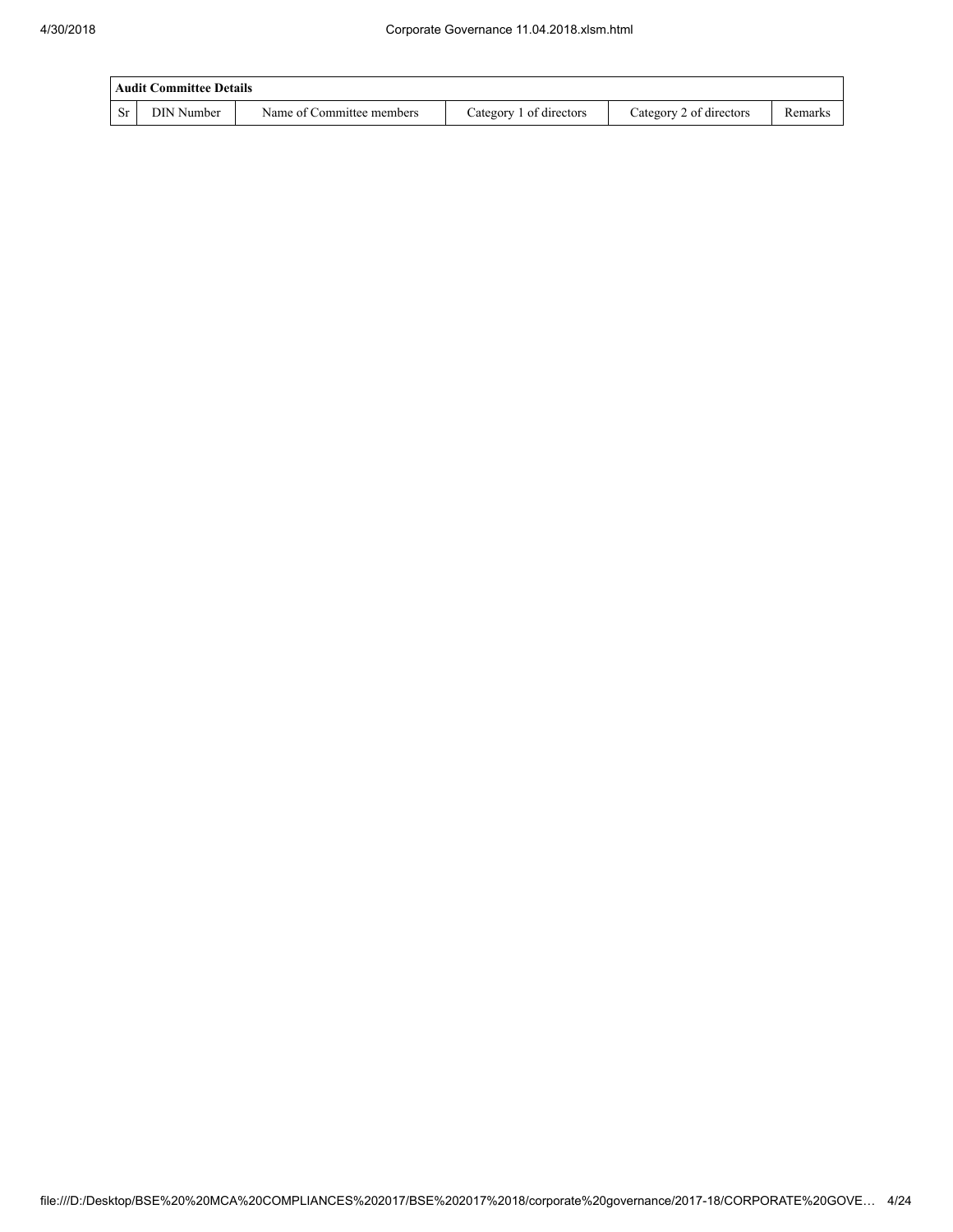|     | Nomination and remuneration committee |                           |                         |                         |                |  |
|-----|---------------------------------------|---------------------------|-------------------------|-------------------------|----------------|--|
| -St | DIN Number                            | Name of Committee members | Category 1 of directors | Category 2 of directors | <b>Remarks</b> |  |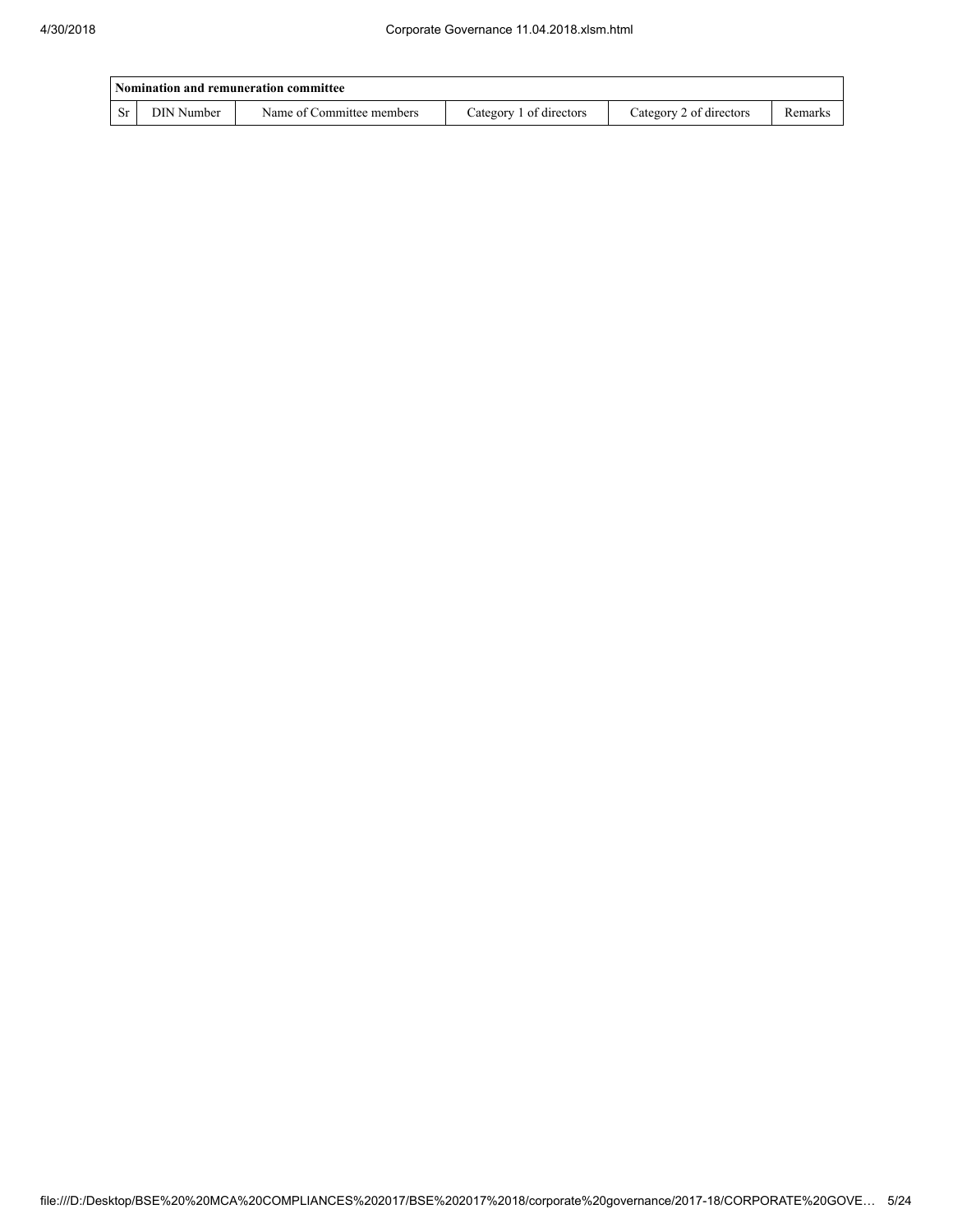| <b>Stakeholders Relationship Committee</b> |            |                           |                         |                         |         |  |
|--------------------------------------------|------------|---------------------------|-------------------------|-------------------------|---------|--|
| -Sr                                        | DIN Number | Name of Committee members | Category 1 of directors | Category 2 of directors | Remarks |  |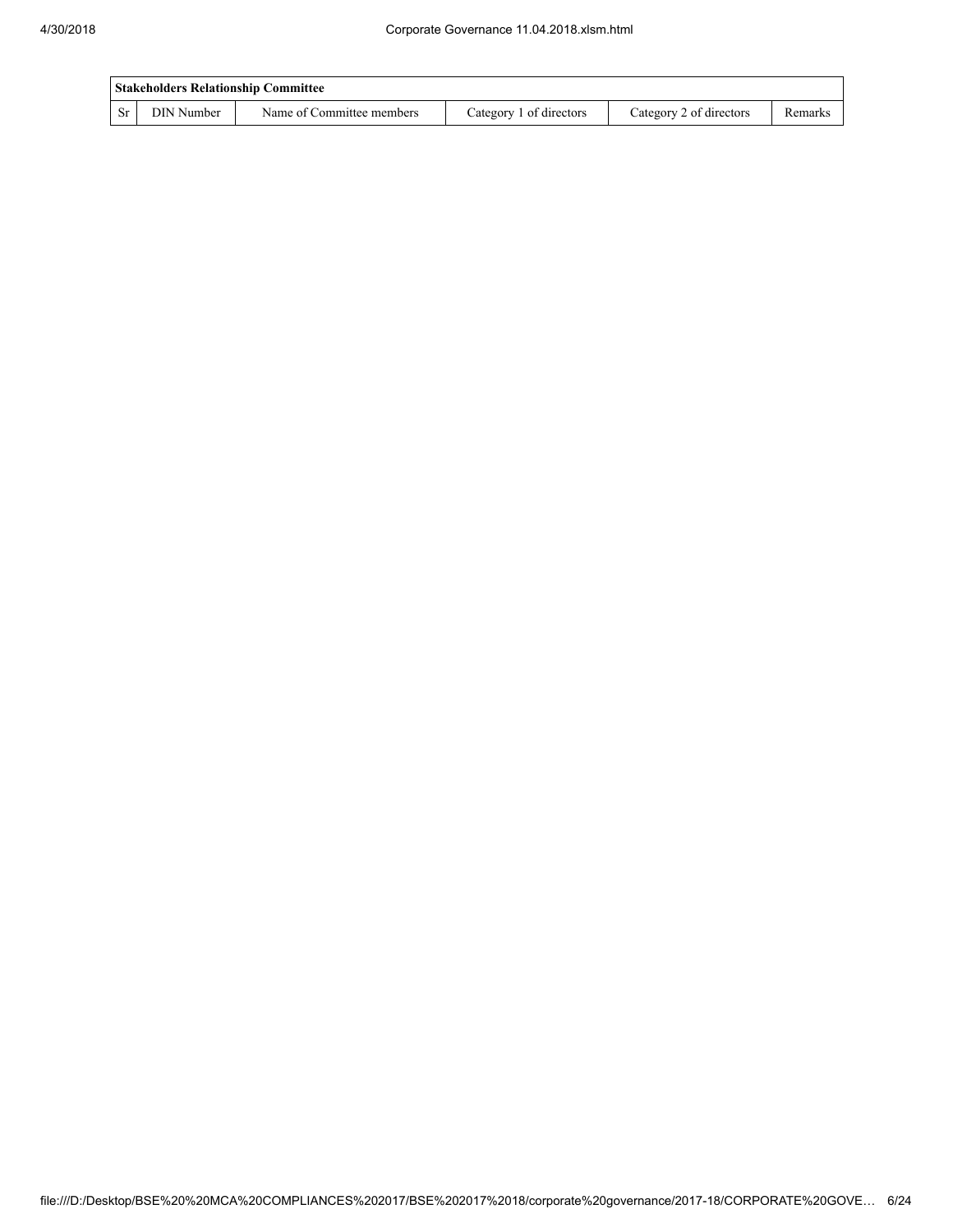| <b>Risk Management Committee</b> |            |                           |                         |                         |         |  |
|----------------------------------|------------|---------------------------|-------------------------|-------------------------|---------|--|
| -Sr                              | DIN Number | Name of Committee members | Category 1 of directors | Category 2 of directors | Remarks |  |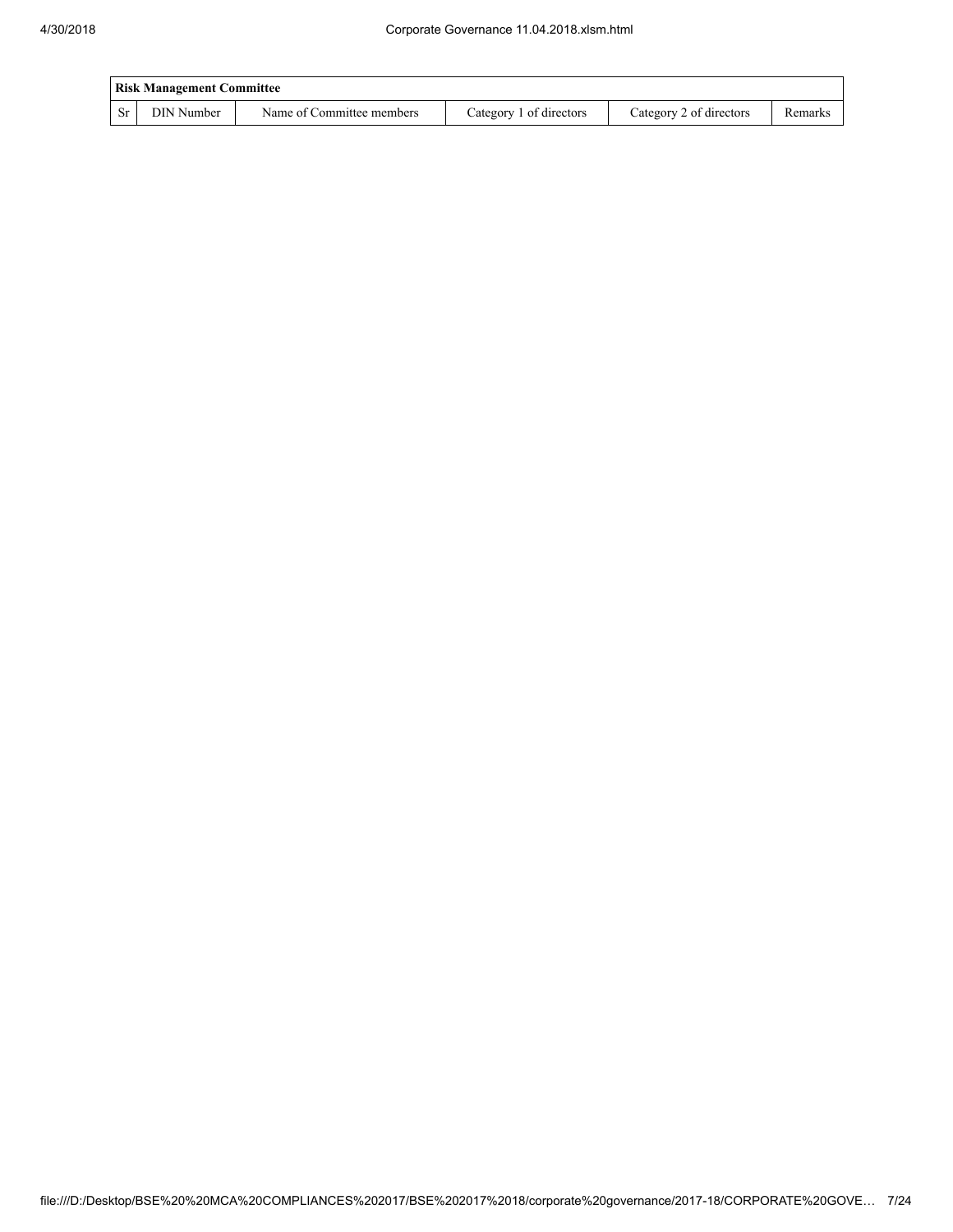|    | Corporate Social Responsibility Committee |                           |                         |                         |         |  |
|----|-------------------------------------------|---------------------------|-------------------------|-------------------------|---------|--|
| Sr | DIN Number                                | Name of Committee members | Category 1 of directors | Category 2 of directors | Remarks |  |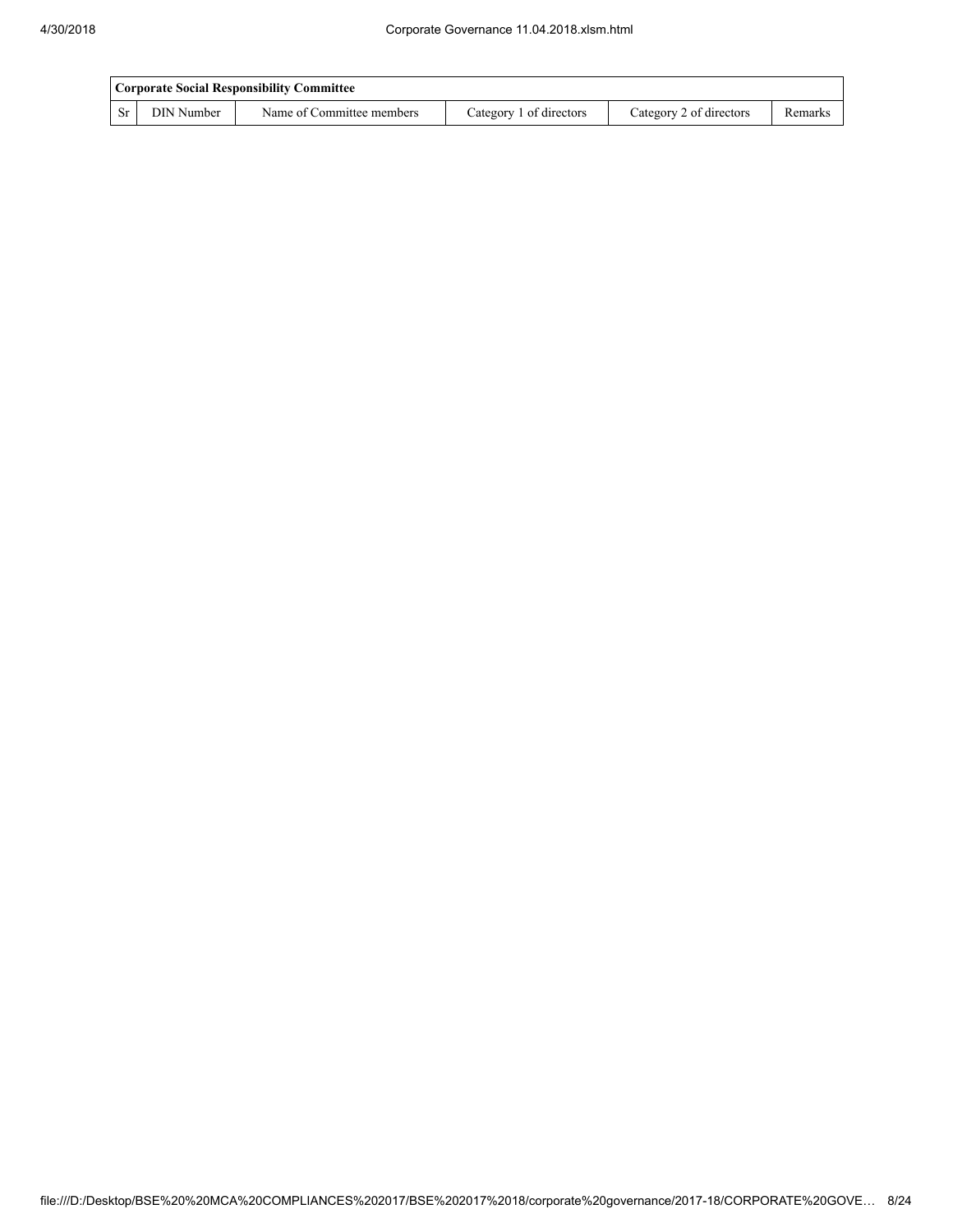| <b>Other Committee</b> |                                                                                                                                     |  |  |  |  |  |
|------------------------|-------------------------------------------------------------------------------------------------------------------------------------|--|--|--|--|--|
|                        | Sr   DIN Number   Name of Committee members   Name of other committee   Category 1 of directors   Category 2 of directors   Remarks |  |  |  |  |  |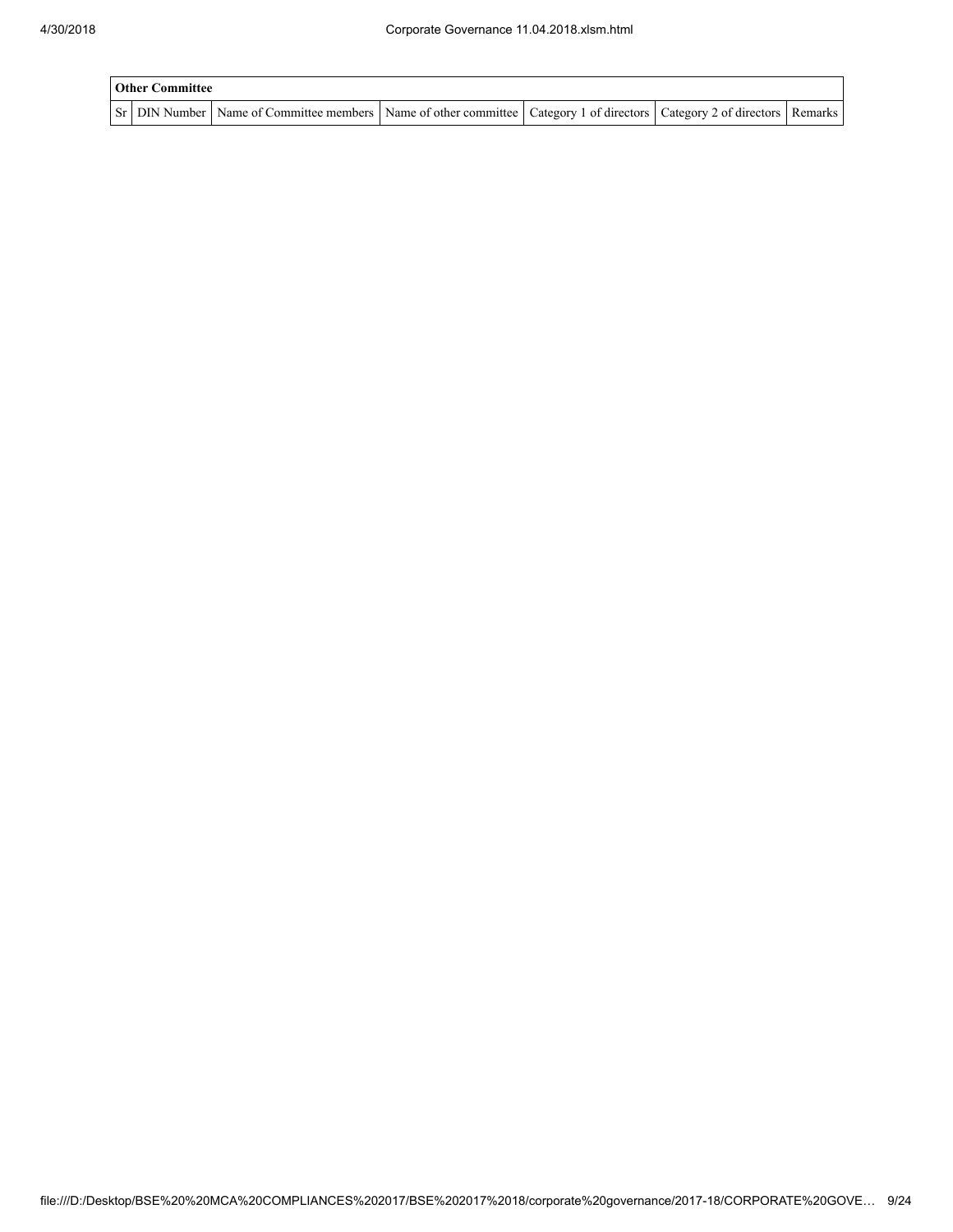|    | Annexure 1                                                                                                        |                                                                  |                                                                |  |  |  |  |
|----|-------------------------------------------------------------------------------------------------------------------|------------------------------------------------------------------|----------------------------------------------------------------|--|--|--|--|
|    | <b>Annexure 1</b>                                                                                                 |                                                                  |                                                                |  |  |  |  |
|    | III. Meeting of Board of Directors                                                                                |                                                                  |                                                                |  |  |  |  |
|    |                                                                                                                   | Disclosure of notes on meeting of board of directors explanatory |                                                                |  |  |  |  |
| Sr | Date(s) of meeting (if any) in the<br>$Date(s)$ of meeting (if any) in the<br>previous quarter<br>current quarter |                                                                  | Maximum gap between any two consecutive (in<br>number of days) |  |  |  |  |
|    | 11-12-2017                                                                                                        |                                                                  |                                                                |  |  |  |  |
| 2  |                                                                                                                   | $06 - 02 - 2018$                                                 | 56                                                             |  |  |  |  |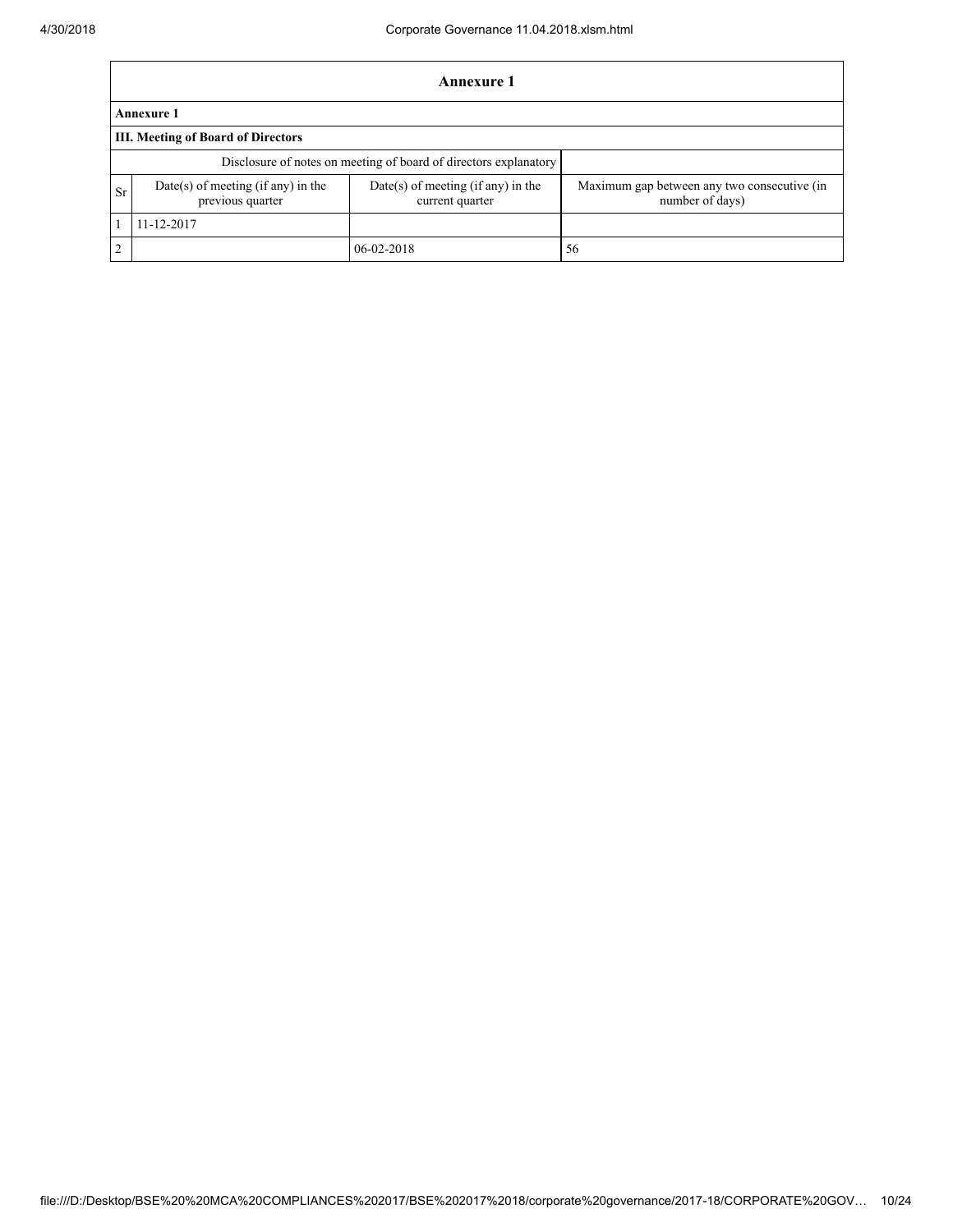|                | <b>Annexure 1</b>                                  |                                                                     |                                                     |                                 |                                                                     |                                                                               |                               |  |
|----------------|----------------------------------------------------|---------------------------------------------------------------------|-----------------------------------------------------|---------------------------------|---------------------------------------------------------------------|-------------------------------------------------------------------------------|-------------------------------|--|
|                | <b>IV. Meeting of Committees</b>                   |                                                                     |                                                     |                                 |                                                                     |                                                                               |                               |  |
|                |                                                    |                                                                     |                                                     |                                 |                                                                     | Disclosure of notes on meeting of committees explanatory                      |                               |  |
| Sr             | Name of<br>Committee                               | $Date(s)$ of meeting<br>of the committee in<br>the relevant quarter | Whether<br>requirement of<br>Quorum met<br>(Yes/No) | Requirement<br>of Quorum<br>met | $Date(s)$ of meeting<br>of the committee in<br>the previous quarter | Maximum gap between<br>any two consecutive<br>meetings (in number of<br>days) | Name of<br>other<br>committee |  |
| $\mathbf{1}$   | Nomination<br>and<br>remuneration<br>committee     | $06-02-2018$                                                        | Yes                                                 |                                 | 11-12-2017                                                          | 56                                                                            |                               |  |
| $\overline{2}$ | Audit<br>Committee                                 | 06-02-2018                                                          | Yes                                                 |                                 | 11-12-2017                                                          | 56                                                                            |                               |  |
| 3              | Stakeholders<br>Relationship<br>Committee          | $03-01-2018$                                                        | Yes                                                 |                                 |                                                                     |                                                                               |                               |  |
| $\overline{4}$ | Corporate<br>Social<br>Responsibility<br>Committee | $06-02-2018$                                                        | Yes                                                 |                                 |                                                                     |                                                                               |                               |  |
| 5              | <b>Stakeholders</b><br>Relationship<br>Committee   | 21-03-2018                                                          | Yes                                                 |                                 |                                                                     |                                                                               |                               |  |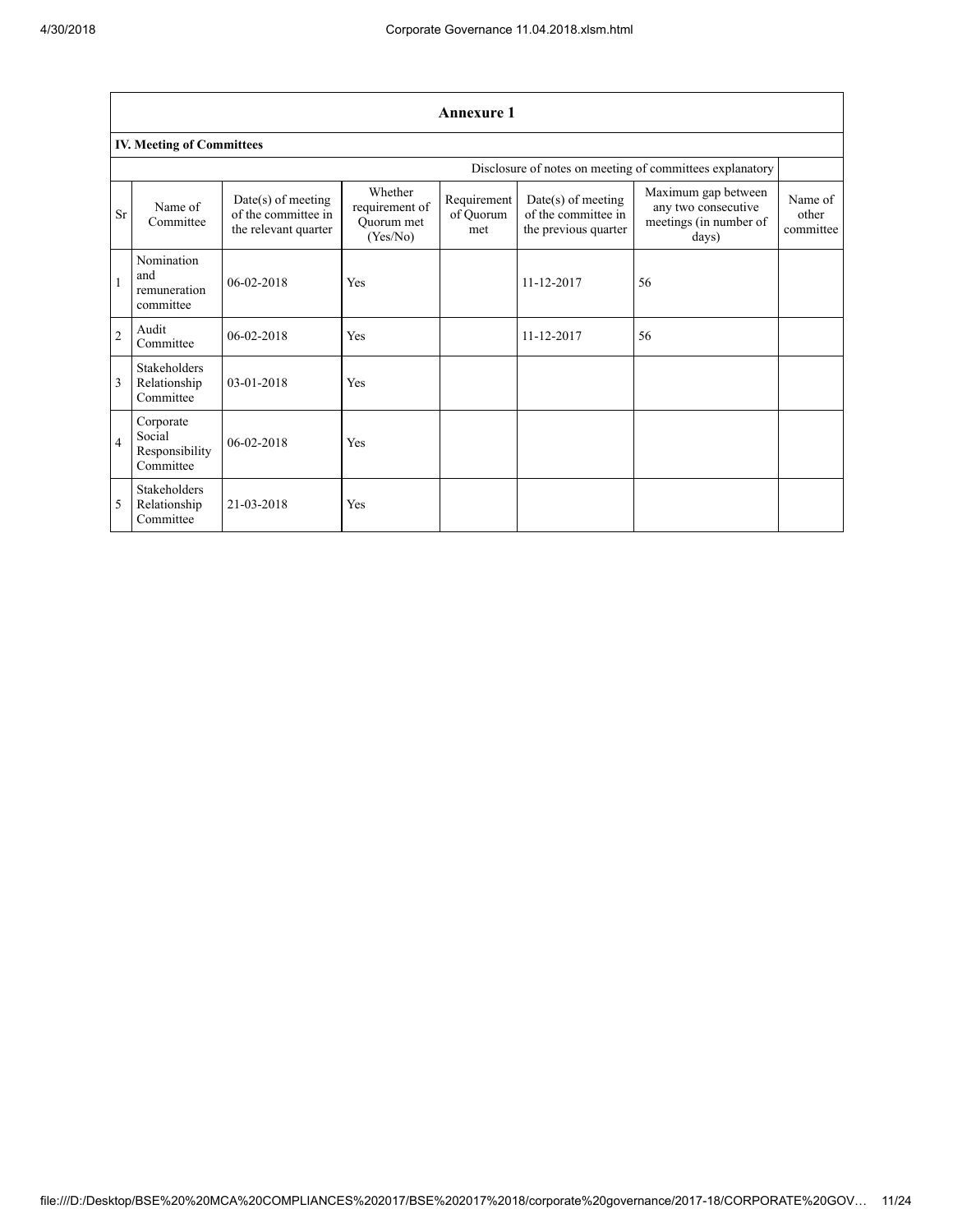|                | Annexure 1                                                                                                |                                  |                                                                    |  |  |  |
|----------------|-----------------------------------------------------------------------------------------------------------|----------------------------------|--------------------------------------------------------------------|--|--|--|
|                | <b>V. Related Party Transactions</b>                                                                      |                                  |                                                                    |  |  |  |
| Sr             | Subject                                                                                                   | Compliance status<br>(Yes/No/NA) | If status is "No" details of non-<br>compliance may be given here. |  |  |  |
|                | Whether prior approval of audit committee obtained                                                        | NA                               |                                                                    |  |  |  |
| $\overline{2}$ | Whether shareholder approval obtained for material RPT                                                    | NA                               |                                                                    |  |  |  |
| $\mathbf{3}$   | Whether details of RPT entered into pursuant to omnibus approval<br>have been reviewed by Audit Committee | NА                               |                                                                    |  |  |  |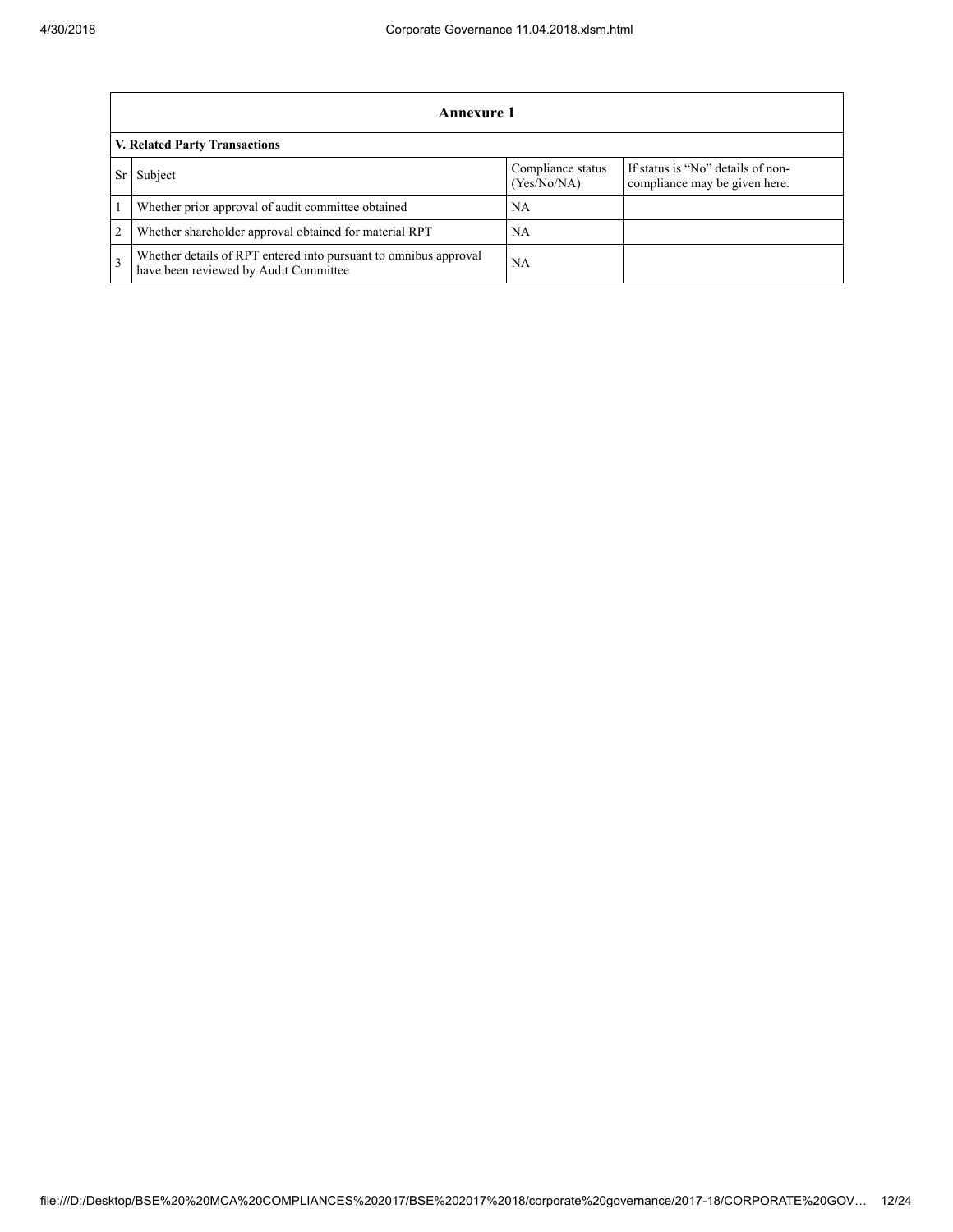|                | <b>Annexure 1</b>                                                                                                                                                                                               |                               |  |  |
|----------------|-----------------------------------------------------------------------------------------------------------------------------------------------------------------------------------------------------------------|-------------------------------|--|--|
|                | <b>VI. Affirmations</b>                                                                                                                                                                                         |                               |  |  |
| Sr             | Subject                                                                                                                                                                                                         | Compliance<br>status (Yes/No) |  |  |
| $\mathbf{1}$   | The composition of Board of Directors is in terms of SEBI (Listing obligations and disclosure requirements)<br>Regulations, 2015                                                                                | Yes                           |  |  |
| $\overline{2}$ | The composition of the following committees is in terms of SEBI(Listing obligations and disclosure requirements)<br>Regulations, 2015 a. Audit Committee                                                        | Yes                           |  |  |
| 3              | The composition of the following committees is in terms of SEBI(Listing obligations and disclosure requirements)<br>Regulations, 2015. b. Nomination & remuneration committee                                   | Yes                           |  |  |
| $\overline{4}$ | The composition of the following committees is in terms of SEBI(Listing obligations and disclosure requirements)<br>Regulations, 2015. c. Stakeholders relationship committee                                   | Yes                           |  |  |
| 5              | The composition of the following committees is in terms of SEBI(Listing obligations and disclosure requirements)<br>Regulations, 2015. d. Risk management committee (applicable to the top 100 listed entities) | <b>NA</b>                     |  |  |
| 6              | The committee members have been made aware of their powers, role and responsibilities as specified in SEBI<br>(Listing obligations and disclosure requirements) Regulations, 2015.                              | Yes                           |  |  |
| $\overline{7}$ | The meetings of the board of directors and the above committees have been conducted in the manner as specified in<br>SEBI (Listing obligations and disclosure requirements) Regulations, 2015.                  | Yes                           |  |  |
| 8              | This report and/or the report submitted in the previous quarter has been placed before Board of Directors.                                                                                                      | Yes                           |  |  |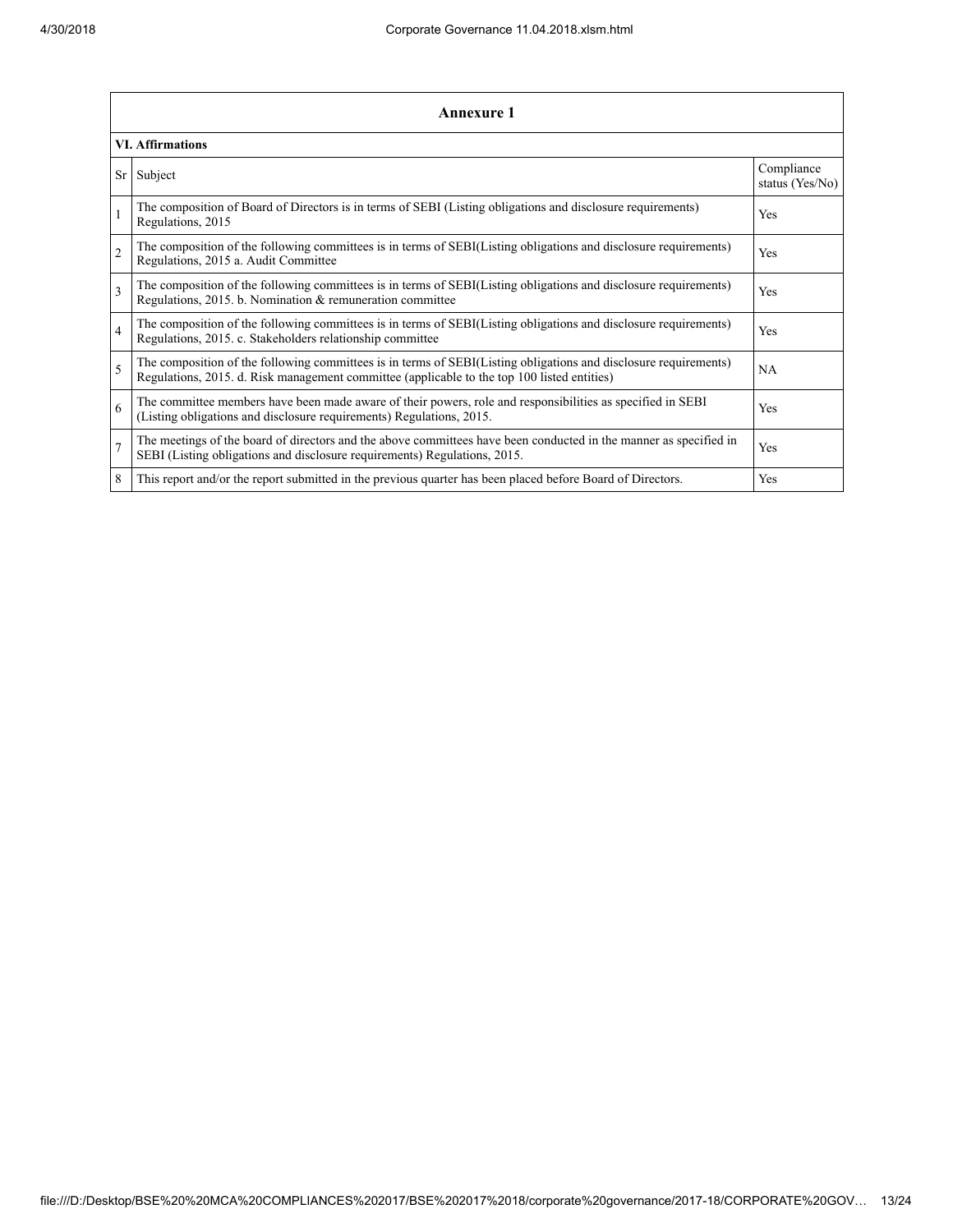$\mathbf{r}$ 

| <b>Annexure 1</b> |                   |                   |  |
|-------------------|-------------------|-------------------|--|
| <b>Sr</b>         | Subject           | Compliance status |  |
|                   | Name of signatory | SIVARAMAKRISHNAN  |  |
| $\overline{2}$    | Designation       | Director          |  |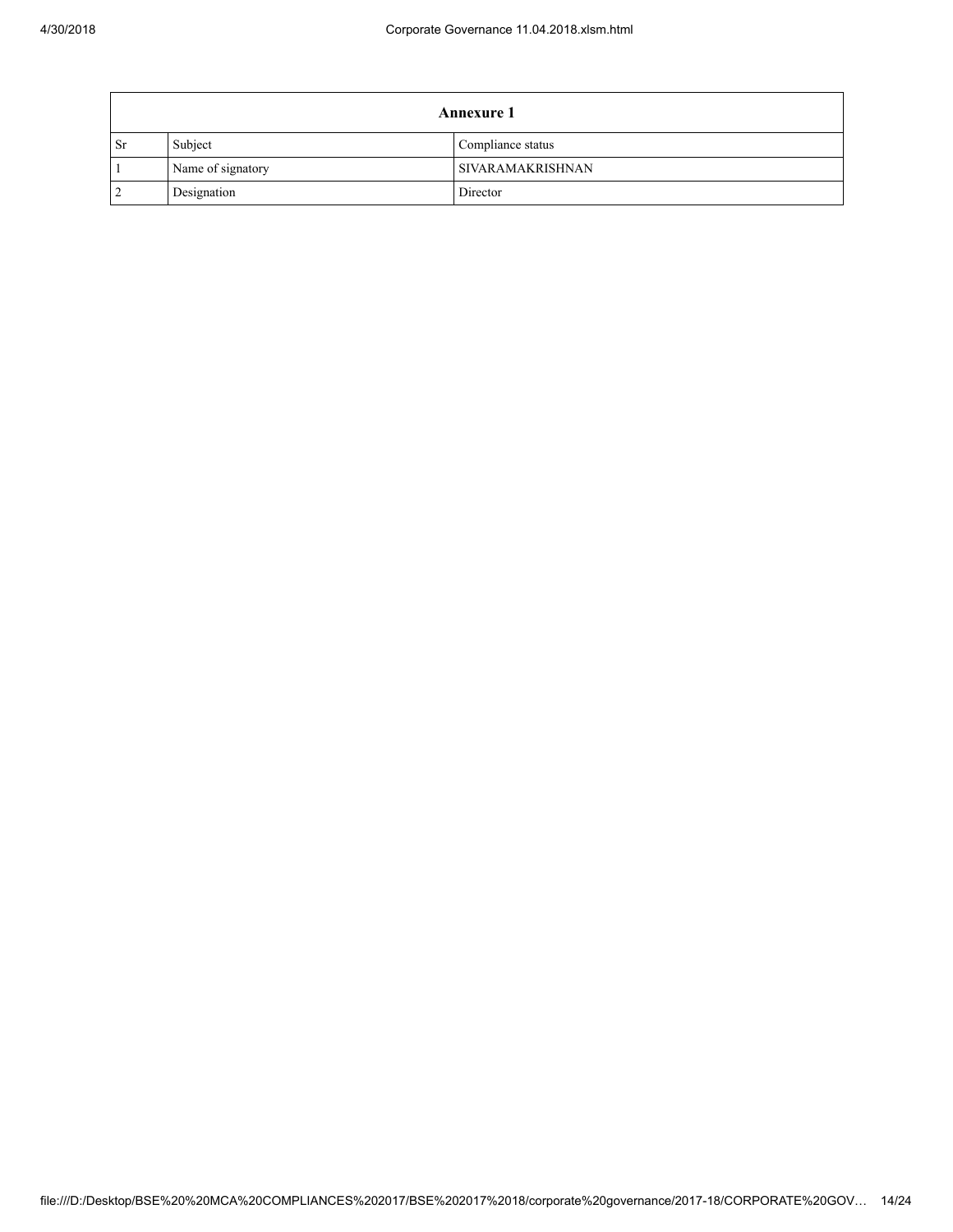|                | <b>Annexure II</b>                                                         |                                  |                                                                                                                 |                      |  |
|----------------|----------------------------------------------------------------------------|----------------------------------|-----------------------------------------------------------------------------------------------------------------|----------------------|--|
|                |                                                                            |                                  | Annexure II to be submitted by listed entity at the end of the financial year (for the whole of financial year) |                      |  |
|                | I. Disclosure on website in terms of Listing Regulations                   |                                  |                                                                                                                 |                      |  |
| Sr             | Item                                                                       | Compliance status<br>(Yes/No/NA) | If status is "No" details of non-<br>compliance may be given here.                                              | Web address          |  |
|                | Details of business                                                        | Yes                              |                                                                                                                 | www.tapariatools.com |  |
| $\overline{c}$ | Terms and conditions of appointment of<br>independent directors            | Yes                              |                                                                                                                 | www.tapariatools.com |  |
| $\mathbf{3}$   | Composition of various committees of board<br>of directors                 | Yes                              |                                                                                                                 | www.tapariatools.com |  |
| $\overline{4}$ | Code of conduct of board of directors and<br>senior management personnel   | Yes                              |                                                                                                                 | www.tapariatools.com |  |
| $\overline{5}$ | Details of establishment of vigil mechanism/<br>Whistle Blower policy      | Yes                              |                                                                                                                 | www.tapariatools.com |  |
| 6              | Criteria of making payments to non-executive<br>directors                  | Yes                              |                                                                                                                 | www.tapariatools.com |  |
| $\overline{7}$ | Policy on dealing with related party<br>transactions                       | Yes                              |                                                                                                                 | www.tapariatools.com |  |
| 8              | Policy for determining 'material' subsidiaries                             | Yes                              |                                                                                                                 | www.tapariatools.com |  |
| $\mathbf Q$    | Details of familiarization programmes<br>imparted to independent directors | Yes                              |                                                                                                                 | www.tapariatools.com |  |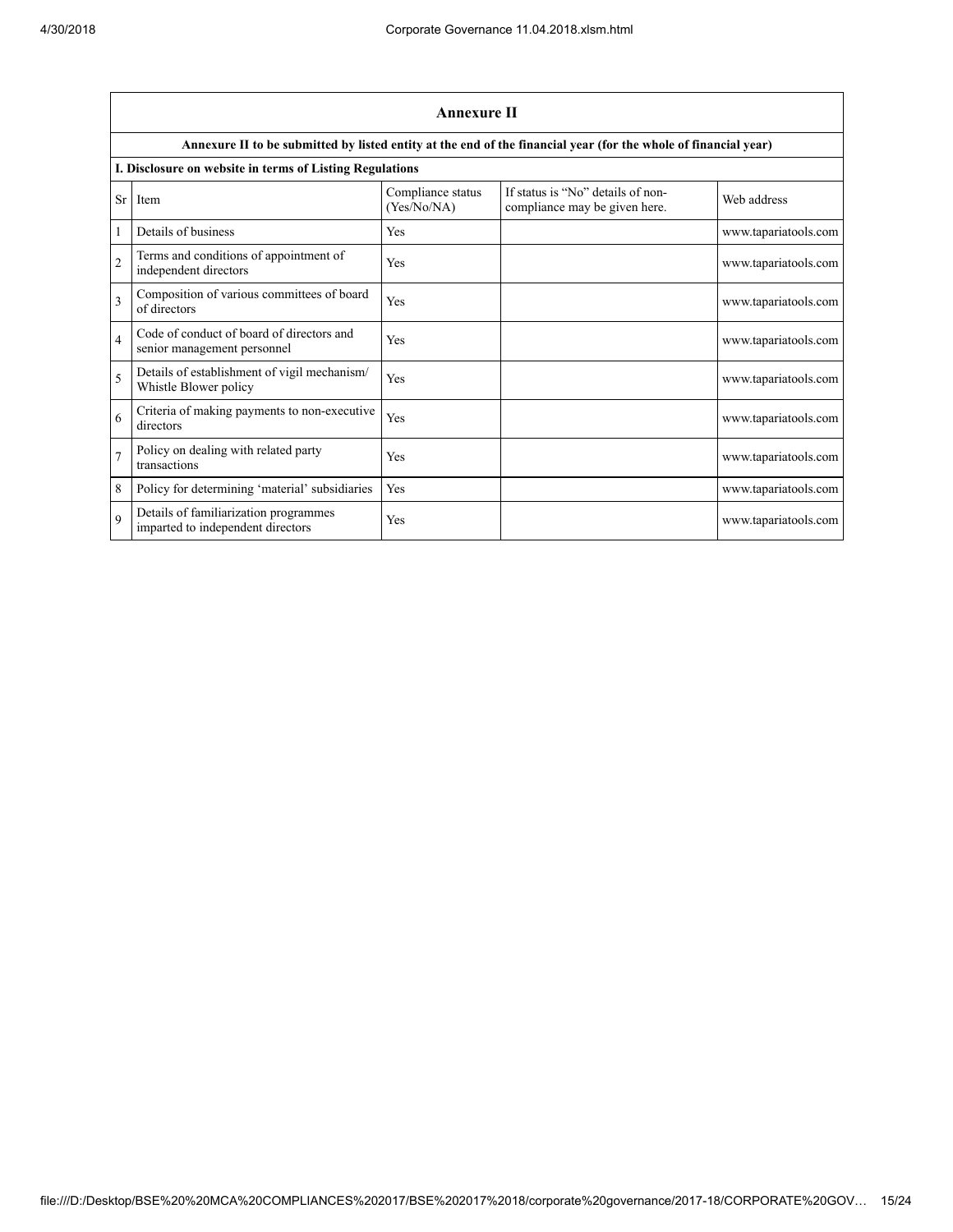|    | Annexure II                                                                                                                                   |                                     |                                                                      |                      |  |
|----|-----------------------------------------------------------------------------------------------------------------------------------------------|-------------------------------------|----------------------------------------------------------------------|----------------------|--|
|    | Annexure II to be submitted by listed entity at the end of the financial year (for the whole of financial year)                               |                                     |                                                                      |                      |  |
|    | I. Disclosure on website in terms of Listing Regulations                                                                                      |                                     |                                                                      |                      |  |
| Sr | Item                                                                                                                                          | Compliance<br>status<br>(Yes/No/NA) | If status is "No" details of<br>non-compliance may be<br>given here. | Web address          |  |
| 10 | Contact information of the designated officials of the listed<br>entity who are responsible for assisting and handling investor<br>grievances | Yes                                 |                                                                      | www.tapariatools.com |  |
| 11 | email address for grievance redressal and other relevant<br>details                                                                           | Yes                                 |                                                                      | www.tapariatools.com |  |
| 12 | Financial results                                                                                                                             | Yes                                 |                                                                      | www.tapariatools.com |  |
| 13 | Shareholding pattern                                                                                                                          | Yes                                 |                                                                      | www.tapariatools.com |  |
| 14 | Details of agreements entered into with the media companies<br>and/or their associates                                                        | Yes                                 |                                                                      | www.tapariatools.com |  |
| 15 | New name and the old name of the listed entity                                                                                                | Yes                                 |                                                                      | www.tapariatools.com |  |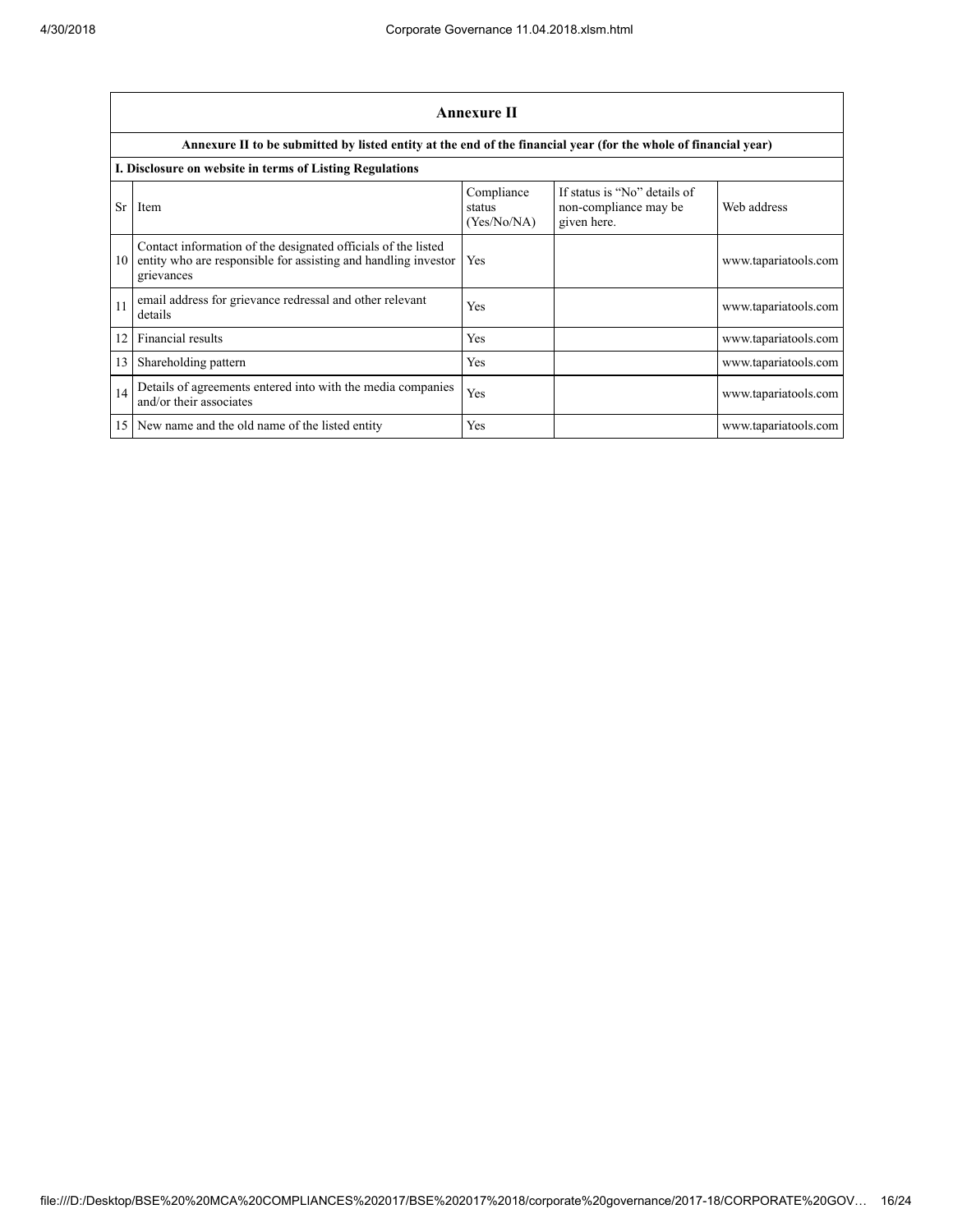|                 | <b>Annexure II</b>                                                                                                   |                       |                                     |                                                                    |  |
|-----------------|----------------------------------------------------------------------------------------------------------------------|-----------------------|-------------------------------------|--------------------------------------------------------------------|--|
|                 | <b>II. Annual Affirmations</b>                                                                                       |                       |                                     |                                                                    |  |
| <b>Sr</b>       | Particulars                                                                                                          | Regulation<br>Number  | Compliance<br>status<br>(Yes/No/NA) | If status is "No" details of non-<br>compliance may be given here. |  |
| $\mathbf{1}$    | Independent director(s) have been appointed in terms of<br>specified criteria of 'independence' and/or 'eligibility' | $16(1)(b)$ &<br>25(6) | Yes                                 |                                                                    |  |
| $\overline{2}$  | Board composition                                                                                                    | 17(1)                 | Yes                                 |                                                                    |  |
| 3               | Meeting of Board of directors                                                                                        | 17(2)                 | Yes                                 |                                                                    |  |
| $\overline{4}$  | Review of Compliance Reports                                                                                         | 17(3)                 | Yes                                 |                                                                    |  |
| 5               | Plans for orderly succession for appointments                                                                        | 17(4)                 | <b>NA</b>                           |                                                                    |  |
| 6               | Code of Conduct                                                                                                      | 17(5)                 | Yes                                 |                                                                    |  |
| $7\phantom{.0}$ | Fees/compensation                                                                                                    | 17(6)                 | Yes                                 |                                                                    |  |
| 8               | Minimum Information                                                                                                  | 17(7)                 | Yes                                 |                                                                    |  |
| 9               | Compliance Certificate                                                                                               | 17(8)                 | Yes                                 |                                                                    |  |
|                 | 10 Risk Assessment & Management                                                                                      | 17(9)                 | NA                                  |                                                                    |  |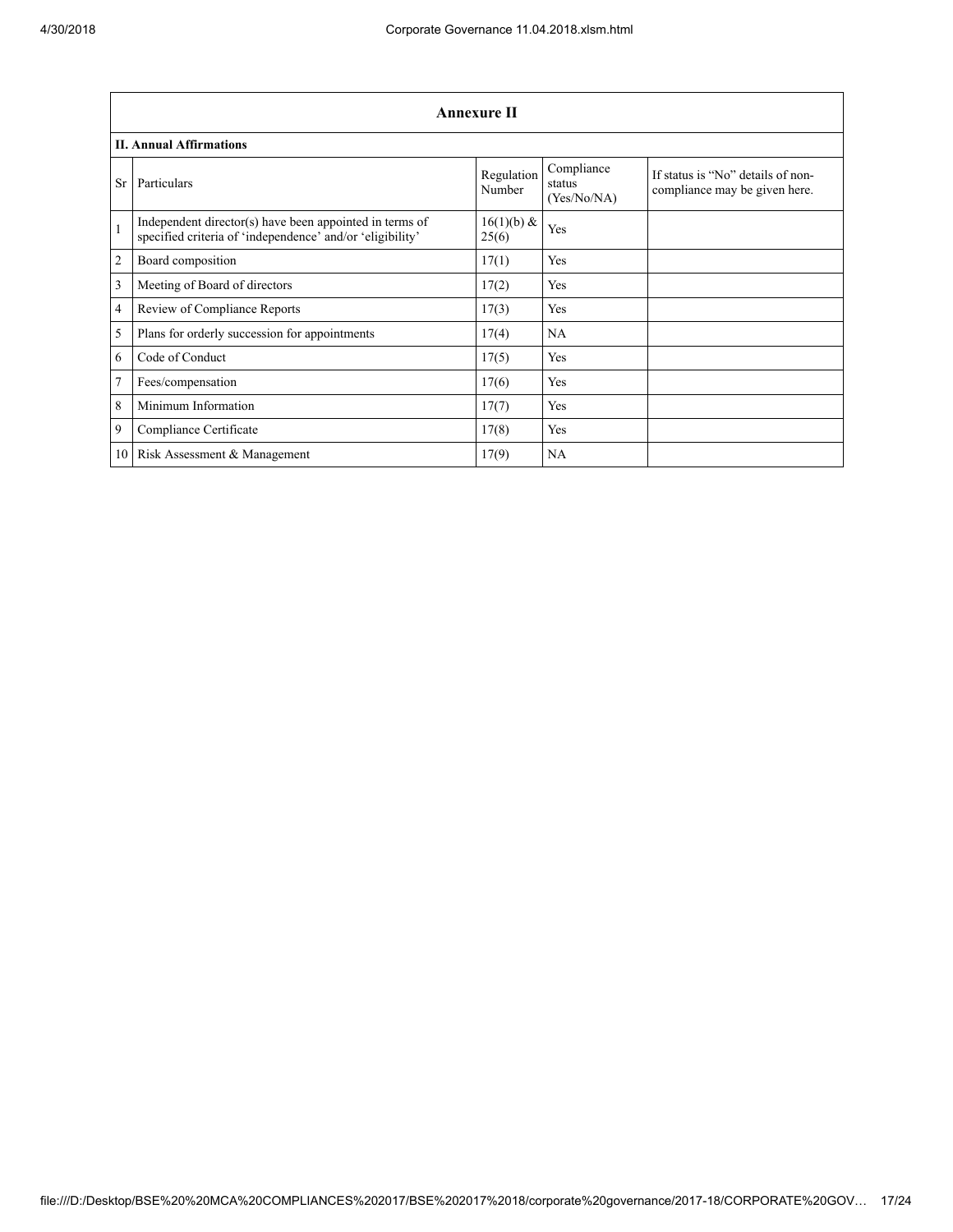|           | <b>Annexure II</b>                                                                 |                               |                                  |                                                                    |
|-----------|------------------------------------------------------------------------------------|-------------------------------|----------------------------------|--------------------------------------------------------------------|
|           | <b>II. Annual Affirmations</b>                                                     |                               |                                  |                                                                    |
| <b>Sr</b> | Particulars                                                                        | Regulation<br>Number          | Compliance status<br>(Yes/No/NA) | If status is "No" details of non-<br>compliance may be given here. |
| 11        | Performance Evaluation of Independent Directors                                    | 17(10)                        | <b>Yes</b>                       |                                                                    |
| 12        | Composition of Audit Committee                                                     | 18(1)                         | Yes                              |                                                                    |
| 13        | Meeting of Audit Committee                                                         | 18(2)                         | Yes                              |                                                                    |
| 14        | Composition of nomination & remuneration<br>committee                              | 19(1) & (2)                   | Yes                              |                                                                    |
| 15        | Composition of Stakeholder Relationship<br>Committee                               | 20(1) & (2)                   | <b>Yes</b>                       |                                                                    |
| 16        | Composition and role of risk management<br>committee                               | 21(1),(2),(3),<br>(4)         | <b>NA</b>                        |                                                                    |
| 17        | Vigil Mechanism                                                                    | 22                            | <b>Yes</b>                       |                                                                    |
| 18        | Policy for related party Transaction                                               | 23(1), (5), (6),<br>(7) & (8) | Yes                              |                                                                    |
| 19        | Prior or Omnibus approval of Audit Committee for<br>all related party transactions | 23(2), (3)                    | NA                               |                                                                    |
| 20        | Approval for material related party transactions                                   | 23(4)                         | NA                               |                                                                    |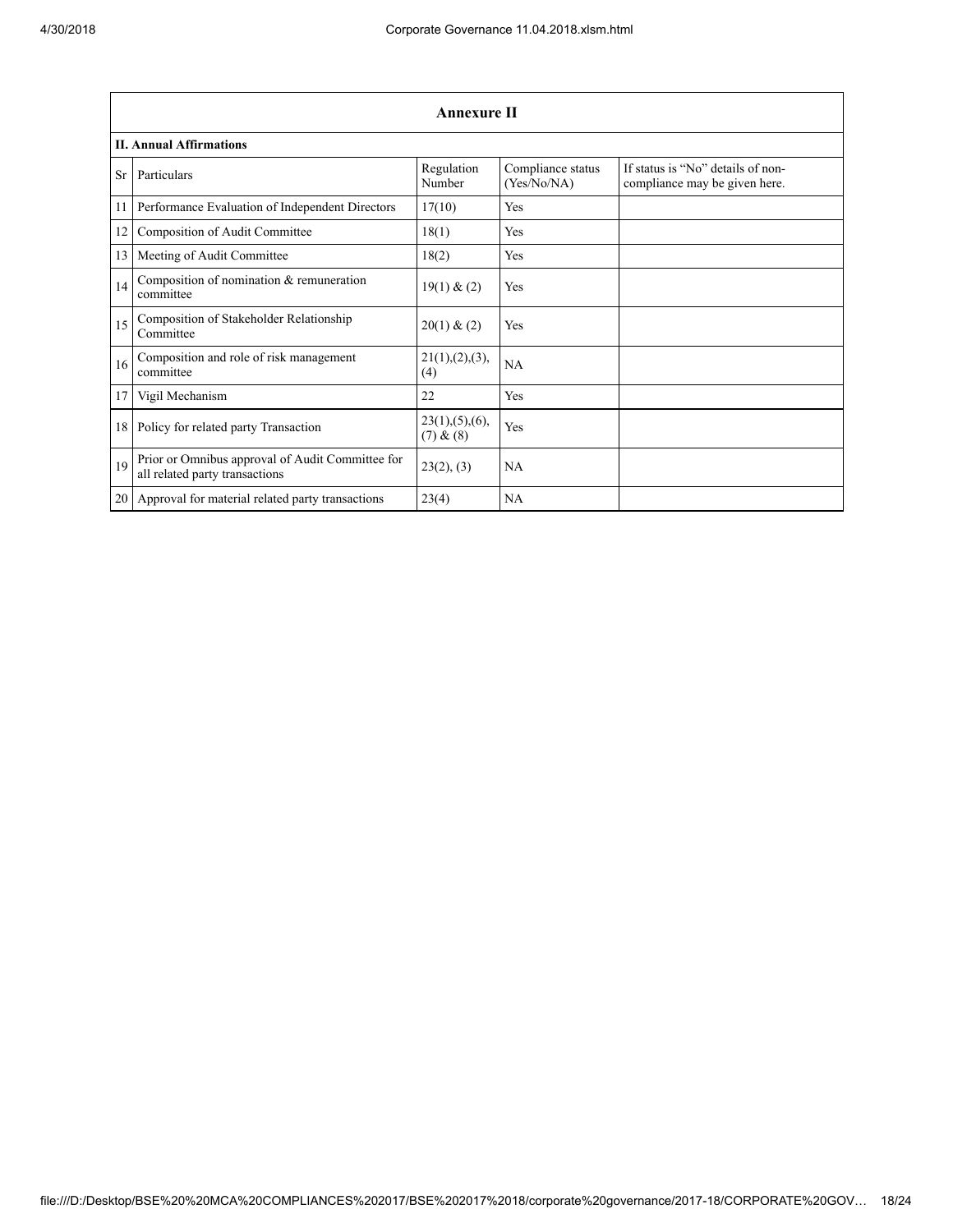|    | <b>Annexure II</b>                                                                                                   |                                      |                                     |                                                                    |
|----|----------------------------------------------------------------------------------------------------------------------|--------------------------------------|-------------------------------------|--------------------------------------------------------------------|
|    | <b>II. Annual Affirmations</b>                                                                                       |                                      |                                     |                                                                    |
| Sr | Particulars                                                                                                          | Regulation<br>Number                 | Compliance<br>status<br>(Yes/No/NA) | If status is "No" details of non-<br>compliance may be given here. |
| 21 | Composition of Board of Directors of unlisted material Subsidiary                                                    | 24(1)                                | NA                                  |                                                                    |
| 22 | Other Corporate Governance requirements with respect to<br>subsidiary of listed entity                               | 24(2),(3),<br>$(4)$ , $(5)$ &<br>(6) | <b>NA</b>                           |                                                                    |
| 23 | Maximum Directorship & Tenure                                                                                        | $25(1)$ &<br>(2)                     | Yes                                 |                                                                    |
| 24 | Meeting of independent directors                                                                                     | $25(3)$ &<br>(4)                     | Yes                                 |                                                                    |
| 25 | Familiarization of independent directors                                                                             | 25(7)                                | Yes                                 |                                                                    |
| 26 | Memberships in Committees                                                                                            | 26(1)                                | Yes                                 |                                                                    |
| 27 | Affirmation with compliance to code of conduct from members of<br>Board of Directors and Senior management personnel | 26(3)                                | Yes                                 |                                                                    |
| 28 | Disclosure of Shareholding by Non-Executive Directors                                                                | 26(4)                                | Yes                                 |                                                                    |
| 29 | Policy with respect to Obligations of directors and senior<br>management                                             | $26(2)$ &<br>26(5)                   | Yes                                 |                                                                    |
|    | Any other information to be provided - Add Notes                                                                     |                                      |                                     |                                                                    |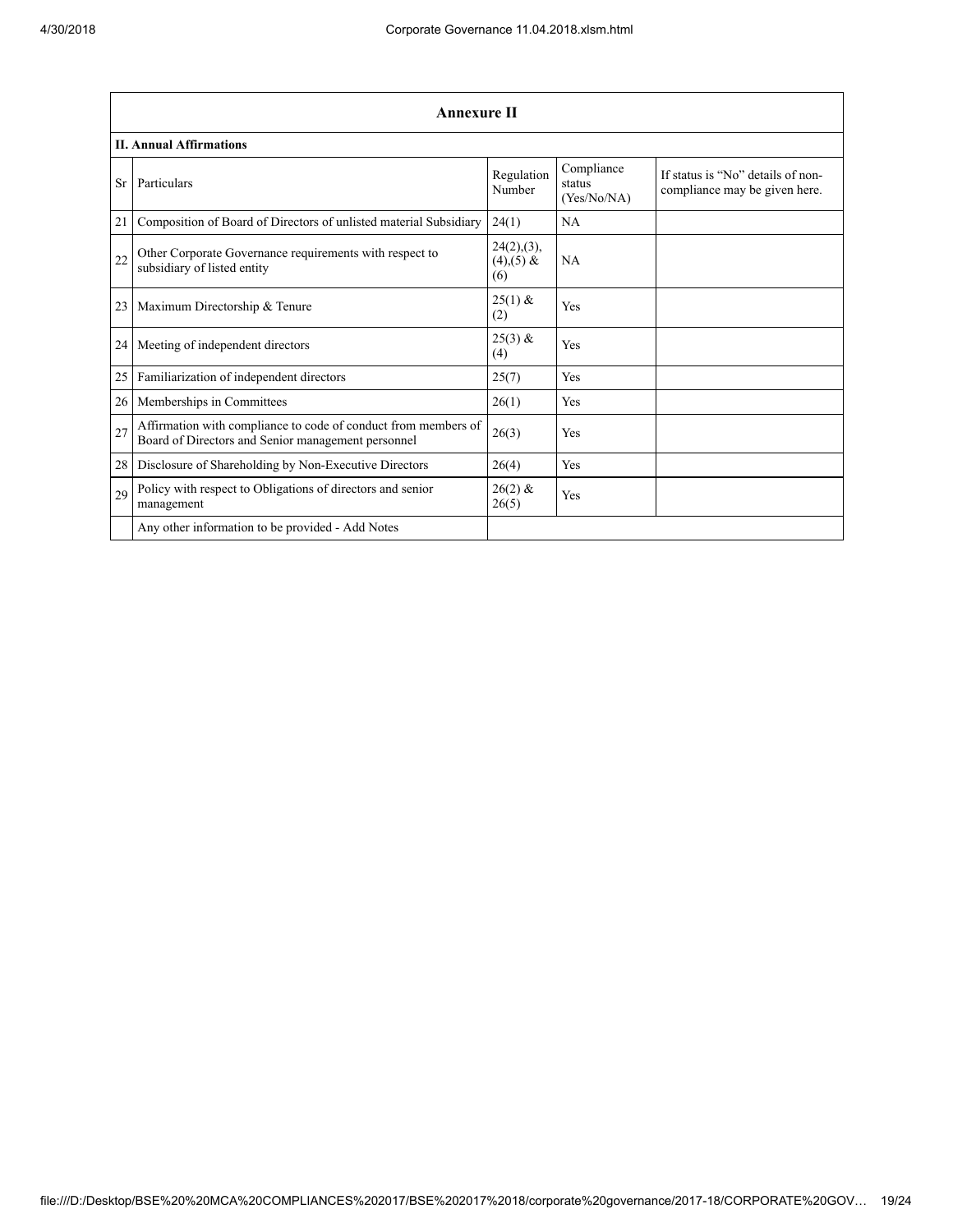| <b>Annexure II</b> |  |
|--------------------|--|
| Name of signatory  |  |
| Designation        |  |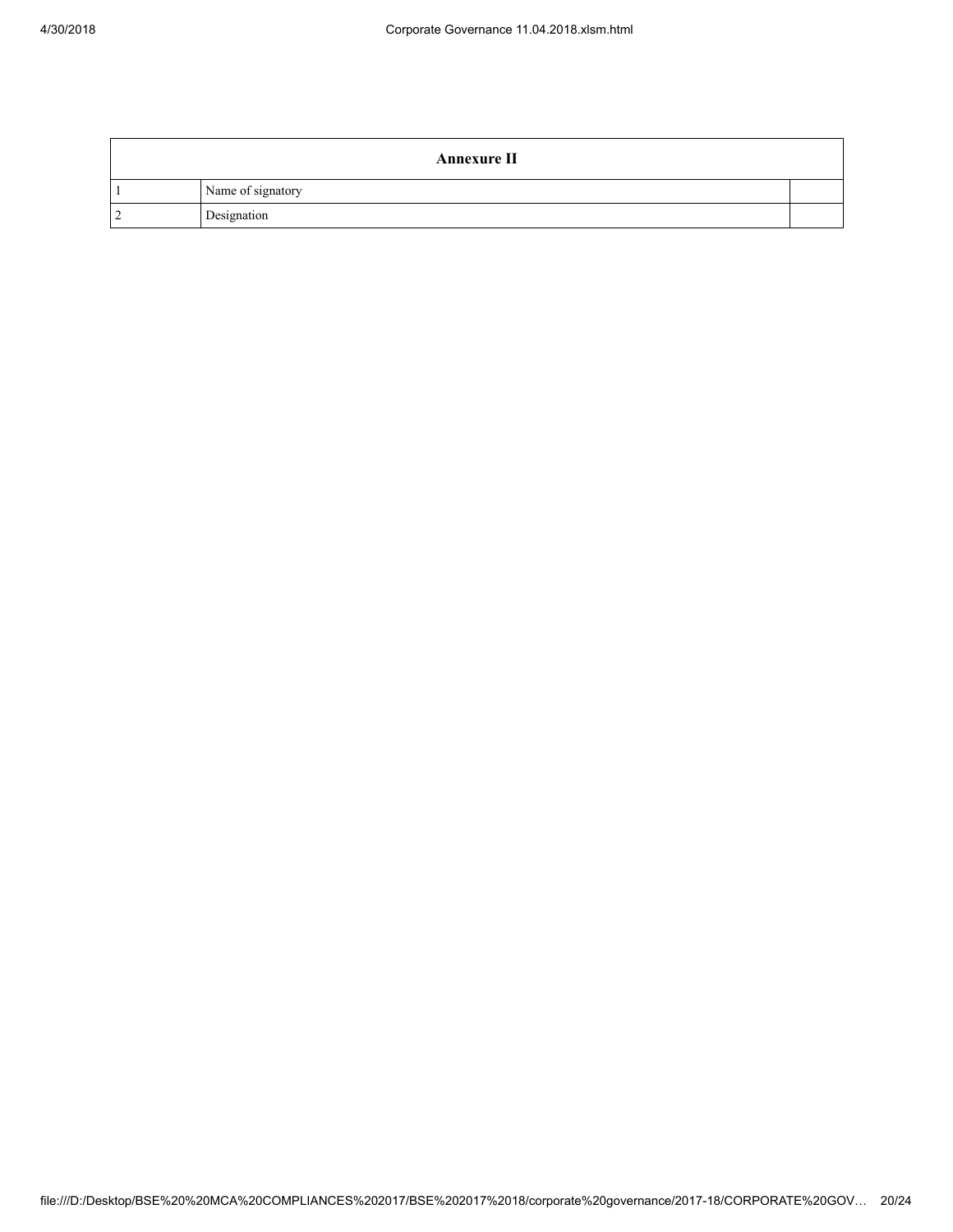|      | Annexure II                                                                                                                                                                 |                                         |  |  |
|------|-----------------------------------------------------------------------------------------------------------------------------------------------------------------------------|-----------------------------------------|--|--|
|      | <b>III.</b> Affirmations                                                                                                                                                    |                                         |  |  |
| Sr I | <b>Particulars</b>                                                                                                                                                          | <b>Compliance status</b><br>(Yes/No/NA) |  |  |
|      | The Listed Entity has approved Material Subsidiary Policy and the Corporate Governance requirements with<br>NA<br>respect to subsidiary of Listed Entity have been complied |                                         |  |  |
|      | Any other information to be provided                                                                                                                                        |                                         |  |  |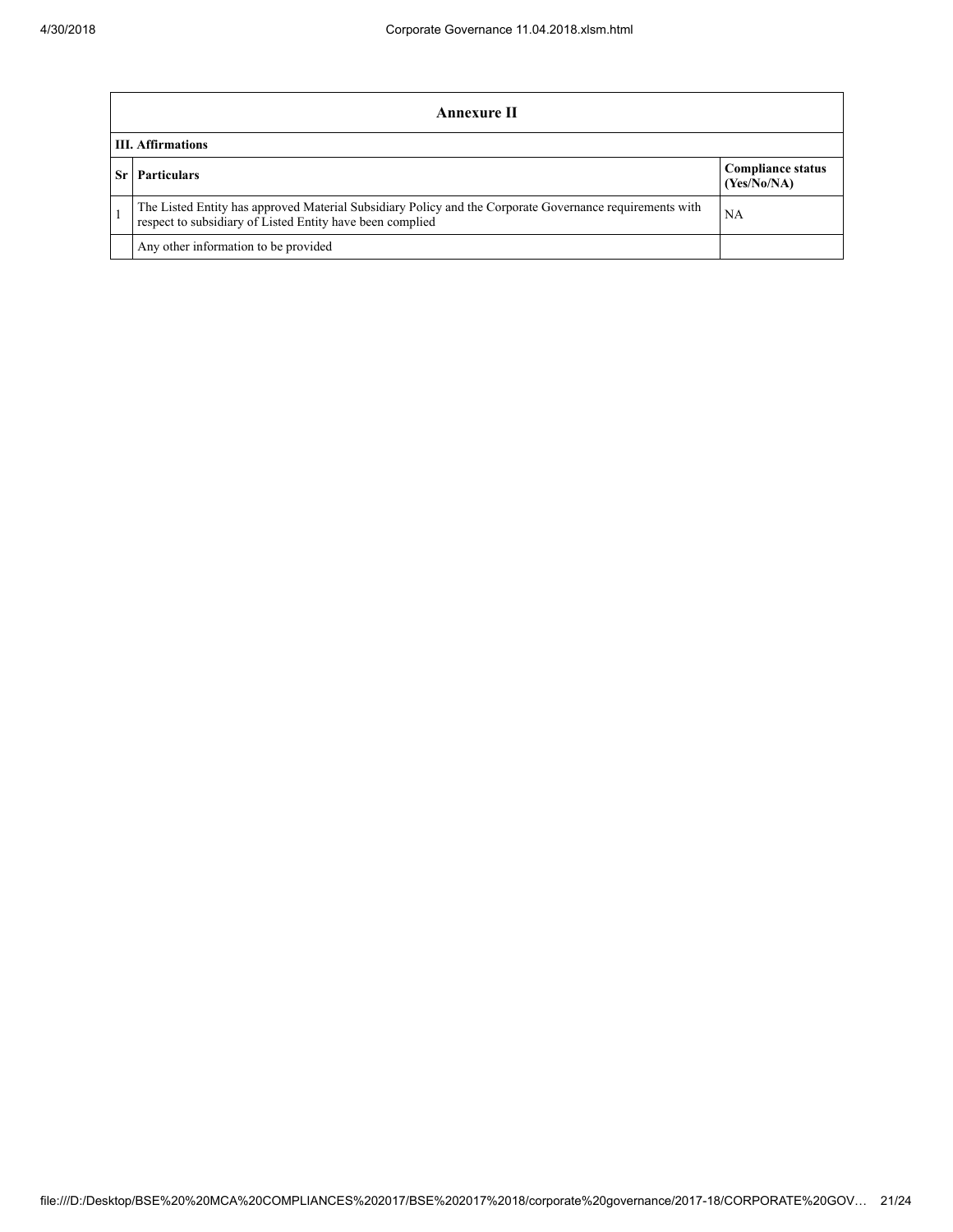|                | <b>Annexure II</b> |                        |  |  |
|----------------|--------------------|------------------------|--|--|
|                | Name of signatory  | <b>SIVARAMKRISHNAN</b> |  |  |
| $\overline{2}$ | Designation        | Director               |  |  |